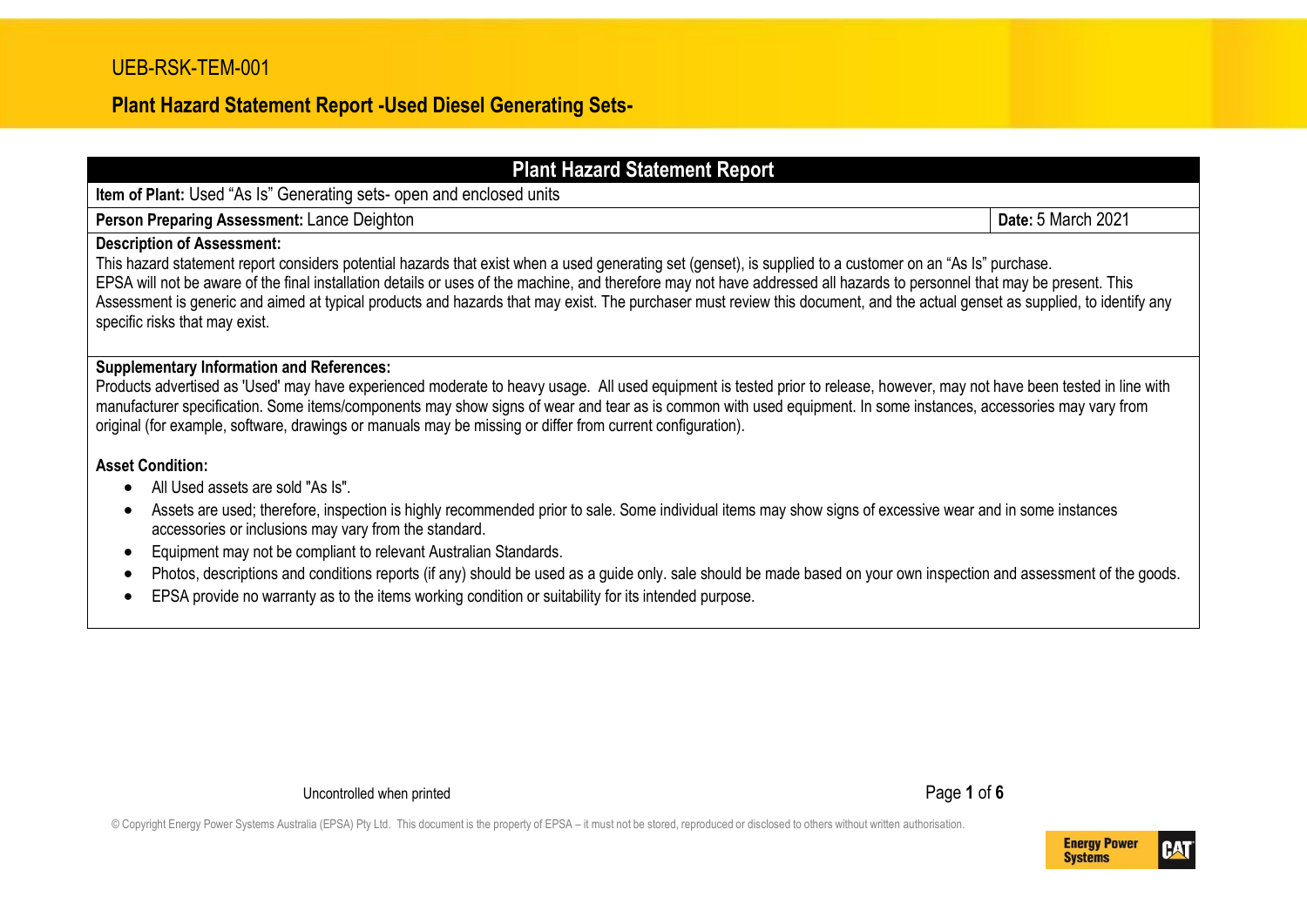#### UEB-RSK-TEM-001

# **Plant Hazard Statement Report -Used Diesel Generating Sets-**

| <b>Hazard or Injury Exposure</b>                                                                                            |                  | Details of locations of hazard and how harm could occur                                                                                                                                                                                                                                                                                                                                                                                                                                                                                                                                                                                                   |  |
|-----------------------------------------------------------------------------------------------------------------------------|------------------|-----------------------------------------------------------------------------------------------------------------------------------------------------------------------------------------------------------------------------------------------------------------------------------------------------------------------------------------------------------------------------------------------------------------------------------------------------------------------------------------------------------------------------------------------------------------------------------------------------------------------------------------------------------|--|
| <b>Entanglement</b> – hair, gloves, clothes, jewellery, cleaning                                                            | X                | Rotating components, including but not limited to:<br>Radiator fan.<br>Ventilation fans (where separate to the radiator fan).<br>Vee belt drives, such as battery charging alternator.<br>Alternator cooling fan<br>Personnel (operator, maintainer, or bystander) injury by contact with rotating parts by<br>limbs, fingers, clothing, etc.<br>Contact with loose items that happen to be directed at rotating components, thereby<br>deflecting them at high speed, and impacting personnel (e.g. eyes, body, etc), or<br>property, causing injury or damage.                                                                                          |  |
| <b>Crushing</b> – falling items, component movement, tripping, collapse, moving parts,<br>between plant and structure       | X                | Crushing hazards can exist due to:<br>The equipment falling onto personnel, during operation, handling, transport or<br>maintenance. This includes the possibility of access doors slamming unexpectedly.<br>Close proximity with high velocity airflows (e.g. engine air intakes).<br>Inadequate handling procedures, when transporting/lifting the genset assembly.                                                                                                                                                                                                                                                                                     |  |
| Cutting, Stabbing and Puncturing - flying objects, moving parts, rotating parts,<br>sharp items                             | $\boldsymbol{x}$ | Personnel injuries may be possible due to:<br>The presence of sharp protrusions caused by manufacturing process, whereby sharp<br>edges may exist.<br>Mechanisms that cause edges of components to pass in close proximity to other edges<br>(assimilating a pair of scissors, in operation), either during operation, or for<br>maintenance.<br>Hatches, covers, guards, doors, etc, that are intended to be moved out of their normal<br>position (e.g. for operation or maintenance) and that are not properly retained by their<br>mechanism to hold them in their "open" state, such that they can fall or be blown closed,<br>and strike personnel. |  |
| Shearing - caught between moving and stationary parts                                                                       |                  |                                                                                                                                                                                                                                                                                                                                                                                                                                                                                                                                                                                                                                                           |  |
| Friction - burnt due to rough moving surface<br>Striking - uncontrolled part, disengaged item, mobile plant, machine action |                  |                                                                                                                                                                                                                                                                                                                                                                                                                                                                                                                                                                                                                                                           |  |
| High pressure fluid - contact due to failure or misuse                                                                      | X                | Cooling system expansion pressure relief.                                                                                                                                                                                                                                                                                                                                                                                                                                                                                                                                                                                                                 |  |

Uncontrolled when printed **Page 2** of **6** 

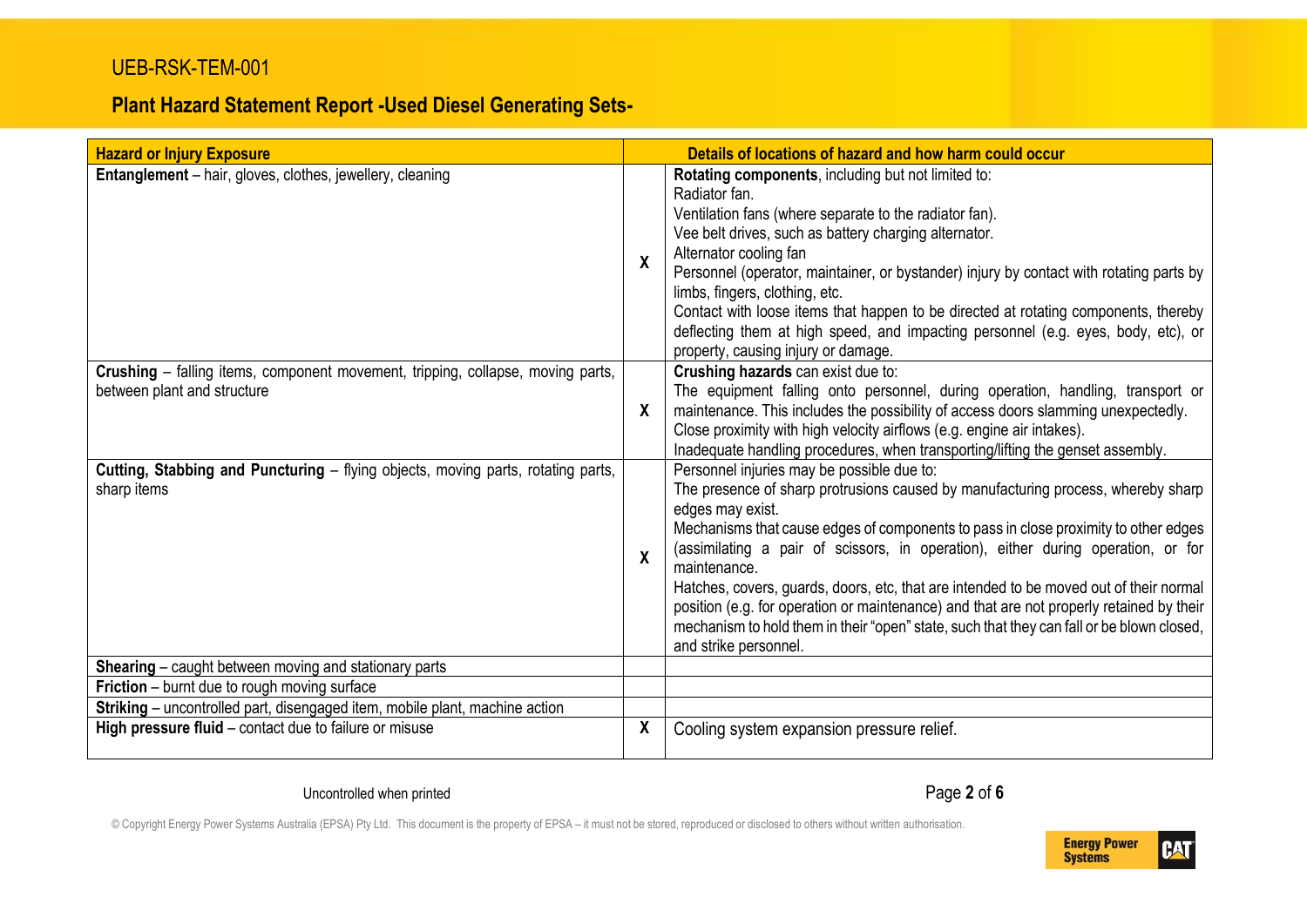| <b>Electrical</b> – contact with exposed terminals, overloaded circuits, damaged wires,<br>water near circuits, poor insulation non-compliances found to wiring rules AS3000                                  |   | <b>Electric Shock or non-compliances</b><br>Contact with electrical contacts can cause:<br>Sparks, which can drop onto hazardous materials and cause a fire,<br>Burning of personnel or body parts that form a path for electrical current,<br>Sudden bright light & noise, that can cause shock or uncontrolled movement in<br>personnel (e.g. heart attack, reflex withdrawal of limbs causing striking of adjacent<br>structures or falling, etc),<br>Equipment damage (e.g. battery explosion, melting of conductive parts, excessive<br>heat, etc.).<br>Faults in electrical loads applied to the generating set.<br>Unexpected internal faults within the generating set.<br>AS 3000 Wiring Rules to be rectified by the purchaser or installer upon finding the non-<br>compliance |
|---------------------------------------------------------------------------------------------------------------------------------------------------------------------------------------------------------------|---|-------------------------------------------------------------------------------------------------------------------------------------------------------------------------------------------------------------------------------------------------------------------------------------------------------------------------------------------------------------------------------------------------------------------------------------------------------------------------------------------------------------------------------------------------------------------------------------------------------------------------------------------------------------------------------------------------------------------------------------------------------------------------------------------|
| <b>Explosion</b> – dust, fumes, vapours, pressure vessel,                                                                                                                                                     |   |                                                                                                                                                                                                                                                                                                                                                                                                                                                                                                                                                                                                                                                                                                                                                                                           |
| Slipping, Tripping & Falling - slippery or uneven floor, poor housekeeping,<br>obstacles, height difference, stairs or ladders, unprotected holes, structure collapse,<br>inadequate access to storage spaces |   |                                                                                                                                                                                                                                                                                                                                                                                                                                                                                                                                                                                                                                                                                                                                                                                           |
| Ergonomic - prolonged posture, repetitive movements, excessive force, awkward<br>movements, mismatch with expectations, poor lighting, poor machine feedback,<br>awkward controls or emergency stops          |   |                                                                                                                                                                                                                                                                                                                                                                                                                                                                                                                                                                                                                                                                                                                                                                                           |
| <b>Suffocation</b> – atmospheric contamination, release                                                                                                                                                       | χ | Fumes- Emissions from the generator in unventilated areas.                                                                                                                                                                                                                                                                                                                                                                                                                                                                                                                                                                                                                                                                                                                                |

Uncontrolled when printed **Page 3 of 6** 

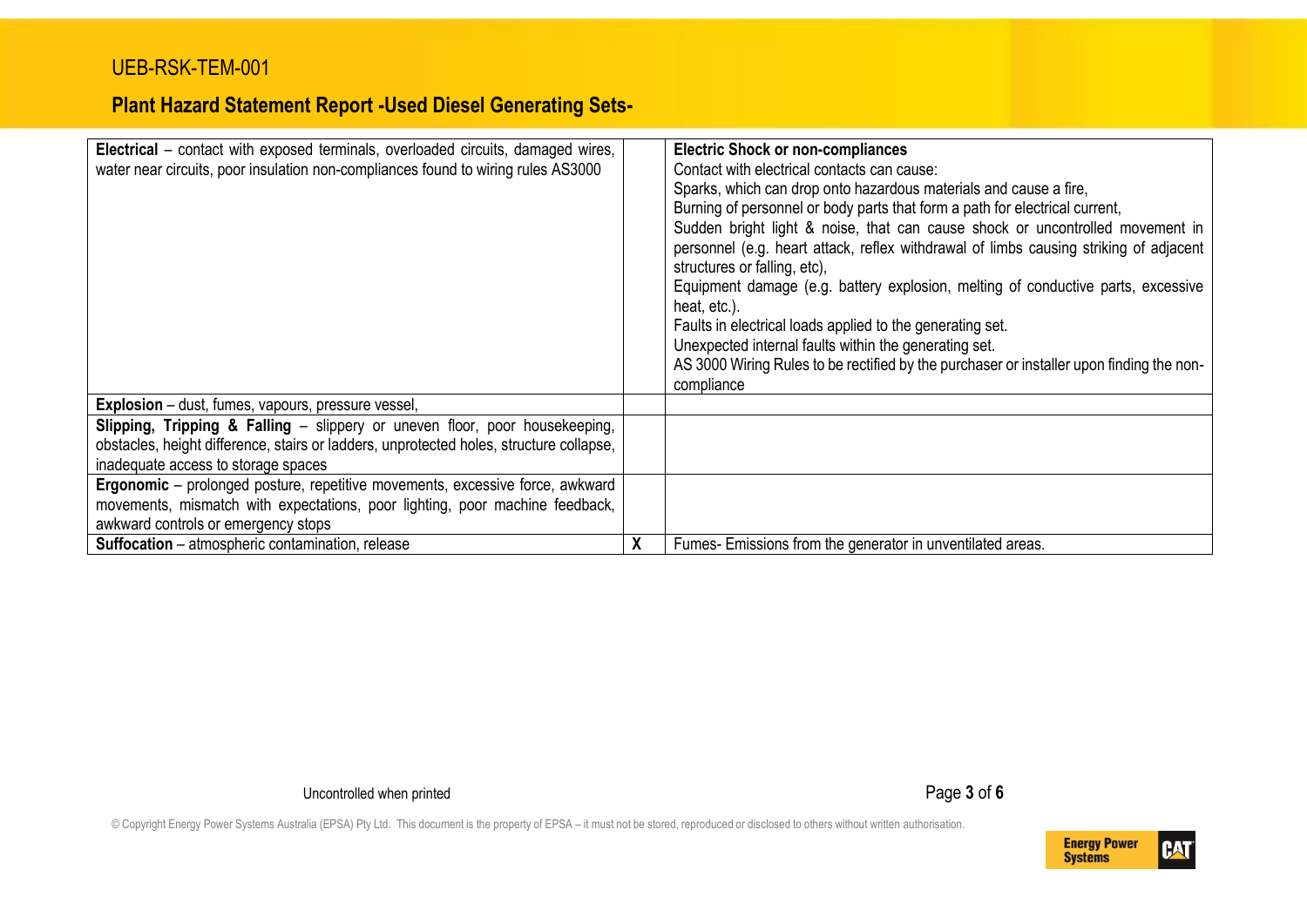| High Temperatures - surface contact, fire or flame                                                                                                         | X            | Hot components, including but not limited to:<br>Exhaust piping or manifold (including turbocharger housing, etc).<br>Cooling water pipes, including radiator surfaces, heat exchanger surfaces, etc, as<br>applicable.<br>Charge air pipes, including air-to-air radiator, as applicable.<br>Oil pipes, including any cooler, as applicable.<br>Fuel piping; including any return lines to the fuel tank (via a fuel cooler, on some<br>models).<br>General engine surfaces such as engine block, cylinder heads, supports for hot<br>components, surfaces exposed to solar radiation, etc.<br>Cooling system expansion pressure relief.<br>Engine exhaust (fumes and cooling air)<br>Personnel (operator, maintainer, or bystander) injury by contact with hot parts by limbs,<br>fingers, etc.<br>Transfer of heat to adjacent surfaces, by radiation, which can, in turn, allow contact<br>with personnel or affect sensitive components (such as electronic modules, plastic<br>housings, wire insulation, etc).<br>Burning of personnel due to expansion of hot coolant and ejection |
|------------------------------------------------------------------------------------------------------------------------------------------------------------|--------------|--------------------------------------------------------------------------------------------------------------------------------------------------------------------------------------------------------------------------------------------------------------------------------------------------------------------------------------------------------------------------------------------------------------------------------------------------------------------------------------------------------------------------------------------------------------------------------------------------------------------------------------------------------------------------------------------------------------------------------------------------------------------------------------------------------------------------------------------------------------------------------------------------------------------------------------------------------------------------------------------------------------------------------------------------------------------------------------------|
| <b>Thermal Comfort</b> – chronic impact of cold or hot temperatures, draughts, humidity<br><b>Exposure to Chemicals</b> - Skin, Breathing, Ingestion, Eyes | X            | Chemicals associated with diesel Engines including, but not limited to:<br>Engine lube oil<br>Fuel<br>Engine coolant<br>Battery acid<br>Paint (newly applied and/or aged & flaking off)<br>Insulation material that may come loose<br>Exhaust fumes.                                                                                                                                                                                                                                                                                                                                                                                                                                                                                                                                                                                                                                                                                                                                                                                                                                       |
| Exposure to toxic gases or vapours- Inhalation                                                                                                             | X            | Fumes-Emissions from the generator in unventilated areas.                                                                                                                                                                                                                                                                                                                                                                                                                                                                                                                                                                                                                                                                                                                                                                                                                                                                                                                                                                                                                                  |
| <b>Exposure to Noise</b> - Tonal, Impacting, constant, Machine task                                                                                        | $\pmb{\chi}$ | Prolonged exposure to excessive noise can cause hearing damage. Likewise,<br>exposure to vibration can cause internal injuries to bodies.<br>This can occur due to personnel not having adequate protection, close proximity of the<br>noise source to personnel, and insufficient control of noisy or vibrating plant.                                                                                                                                                                                                                                                                                                                                                                                                                                                                                                                                                                                                                                                                                                                                                                    |

Uncontrolled when printed **Page 4 of 6** 

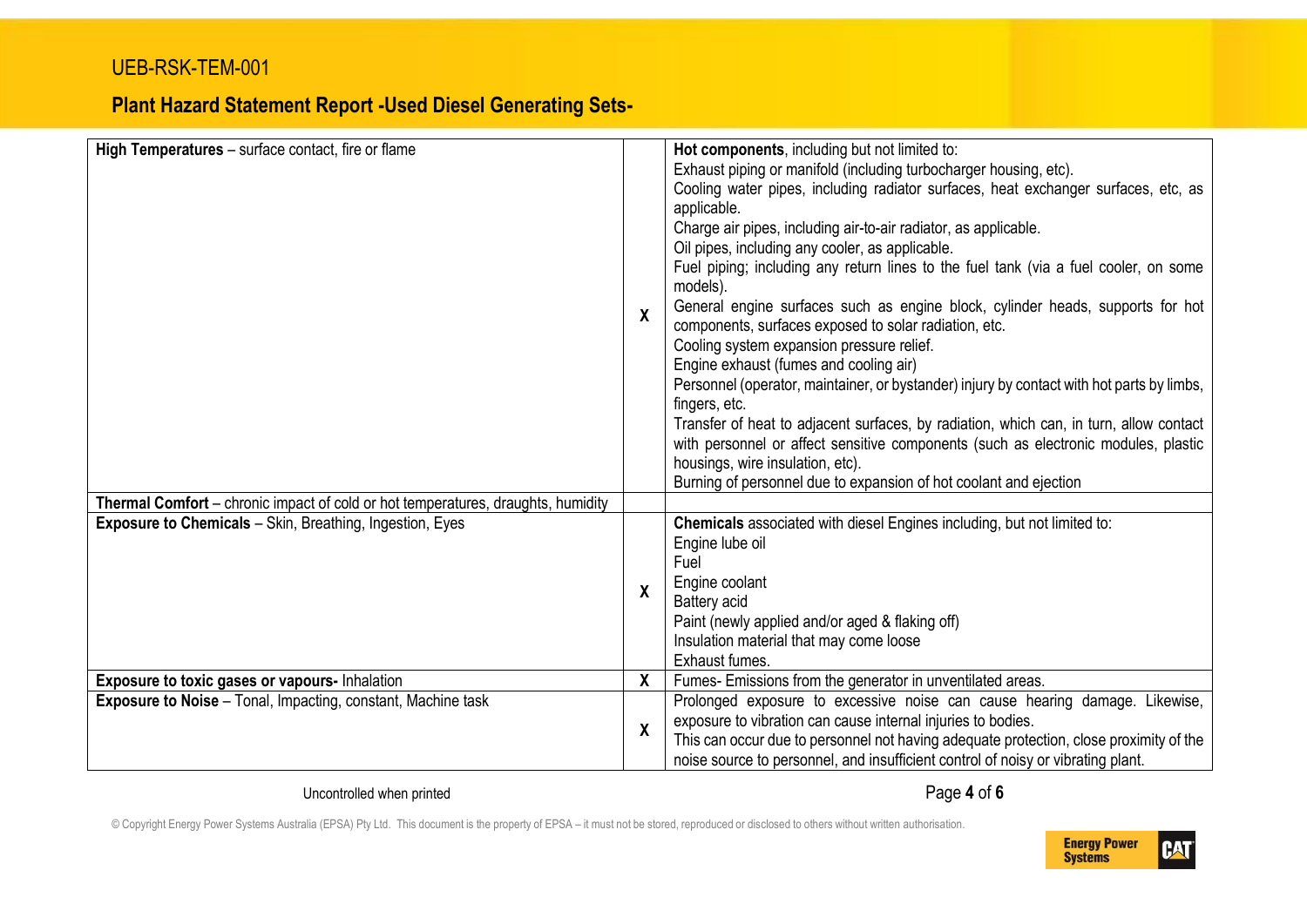#### UEB-RSK-TEM-001

# **Plant Hazard Statement Report -Used Diesel Generating Sets-**

| <b>Exposure to Vibration</b> - Whole Body or body extremity |   |                                                                                                                                                                                                                                                                                                                                                                                                                                                                                                                                                                     |
|-------------------------------------------------------------|---|---------------------------------------------------------------------------------------------------------------------------------------------------------------------------------------------------------------------------------------------------------------------------------------------------------------------------------------------------------------------------------------------------------------------------------------------------------------------------------------------------------------------------------------------------------------------|
| <b>Catastrophic Failure</b>                                 | χ | Failure of a rotating engine component due to:<br>Inadequate Fatigue failure<br>Wear & Tear<br>Equipment overload or shock loading<br>Etc., causing explosion or ejection of material or disintegration, with associated risk of<br>striking personnel or causing damage to adjacent equipment.<br>Flammable fluid spillage causing explosion or fire.                                                                                                                                                                                                              |
| Leaks                                                       | X | Leaked fluids can occur from:<br>Normal maintenance due to fluid changing (e.g. oil changes)<br>Inadequate maintenance (e.g. not draining the crankcase breather collection tank, or<br>not detecting loosening fittings)<br>Spillage during filling<br>Expansion overflows (e.g. radiator pressure relief)<br>Catastrophic failures<br>Spilled fluids can cause injuries due to:<br>Personnel slipping<br>Burning, due to hot fluids<br>Fires, due to spillage or accumulation onto hot surfaces<br>Impact from fluid, where leaks are from high-pressure systems. |
| <b>Miscellaneous</b>                                        |   | Personnel being locked inside enclosures-accidentally or deliberately. This can cause<br>high anxiety, exposure, or other injuries, depending on how long a person may be<br>locked in. Acoustic enclosures will effectively prevent calls for assistance from being<br>heard, externally.<br>Uncontrolled opening of access doors during transport/movement of genset packages.                                                                                                                                                                                    |

Uncontrolled when printed **Page 5** of **6**